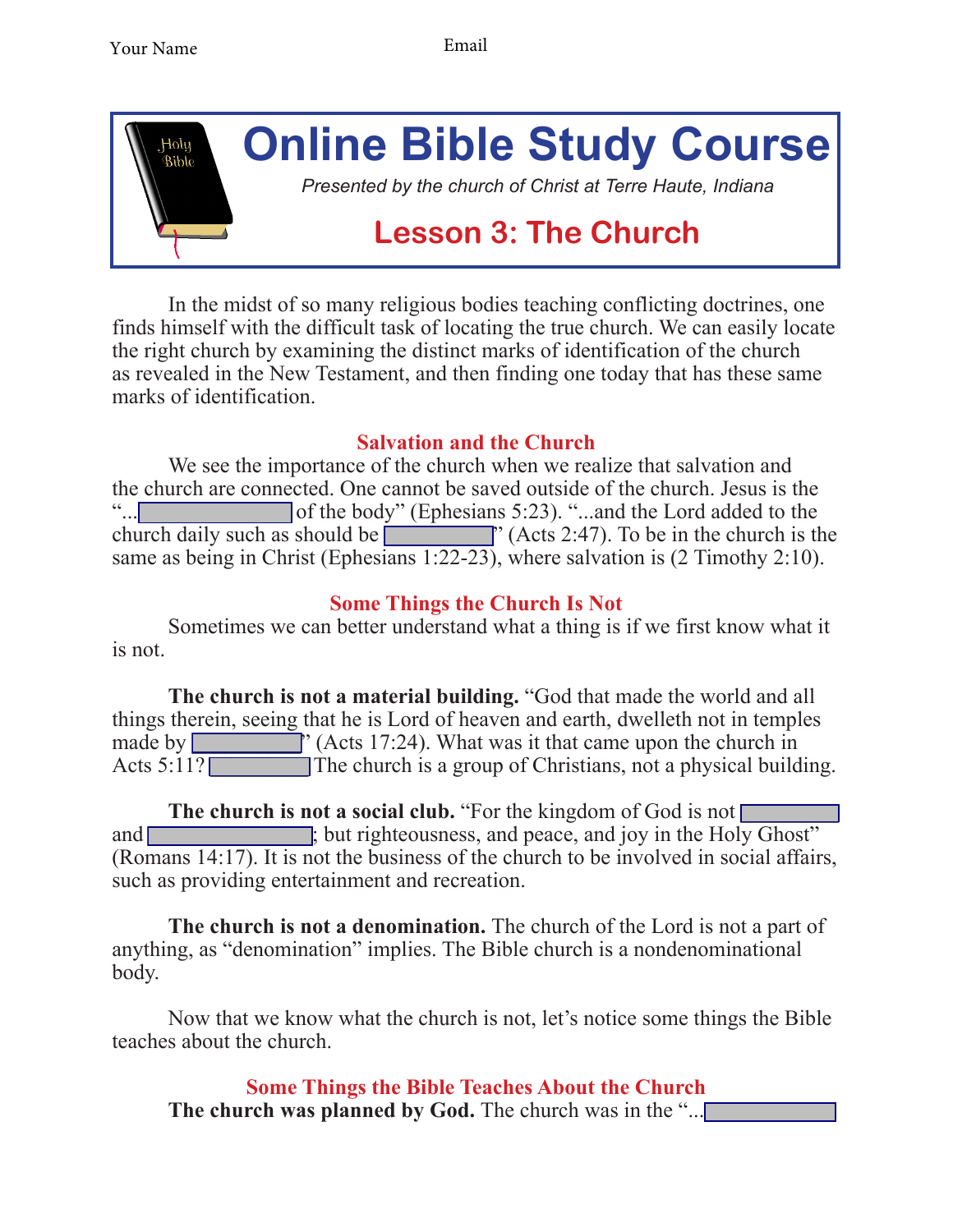purpose of God" (Ephesians 3:10-11). The church was not just an afterthought, but planned by God from the beginning.

**The church was predicted in the Old Testament.** The prophets of the Old Testament predicted that the church would be established. One outstanding prophecy is that of Isaiah 2:2-3: "And it shall come to pass in the  $\Box$  days, that the mountain of the Lord's service shall be established in the top of the mountains, and shall be exalted above the hills; and \_\_\_\_\_\_ \_\_\_\_\_\_\_\_\_\_\_\_\_\_ shall flow unto it...for out of Zion shall go forth the law, and the word of the Lord from Jerusalem."

**The church is revealed in the New Testament.** The prophecy of Isaiah 2 is fulfilled in the establishment of the church as recorded in Acts 2. Read Acts 2 and notice the fulfillment of Isaiah's prophecy. The apostles were guided by the Holy Spirit to preach the gospel. Men heard it, believed it, and obeyed it. As a result, the Lord"...added to the  $\Box$  daily such as should be  $\Box$  (Acts 2:47). For the first time the church is said to be in existence. Always before this time the church was spoken of as being in the future. This was shortly after Christ arose from the dead around AD 33.

**The church was built by Christ.** The psalmist said, "Except the Lord The state  $\Box$ , they labour in vain that build it..." (Psalm 127:1). The house is the church (1 Timothy 3:15). Jesus said, "...and upon this rock I will  $\Box$ my church" (Matthew 16:18). Christ is the foundation of the church (1 Corinthians 3:11). Any church built by somebody else is not the Lord's church.

**The church is headed by Christ.** Paul said, "And he (Christ) is the  $\Box$ of the body, the \_\_\_\_\_\_\_\_\_\_\_\_..." (Colossians 1:18). Christ is the head and the church is His body. Since this is true, then the church must be in subjection to its head, Christ. "Therefore as the church is **we are the change of the change of the change of the solution** wives be to their own husbands in every thing" (Ephesians 5:24). The church has no man for its head here on earth. Christ has all authority (Matthew 28:18), which leaves none for anyone else.

**The church was purchased with the blood of Christ.** The great value of the church can be seen when we realize that it took the blood of Christ to purchase it. Paul told the Ephesian elders, "Take heed therefore unto yourselves, and to all the flock,...to feed the church of God which he hath  $\Box$ own **with the countries** (Acts 20:28). Peter said that we were purchased "...with the precious \_\_\_\_\_\_\_\_\_\_ of Christ" (1 Peter 1:18-19).

**The church is Christ possessed.** The church belongs to Christ. There is no exclusive name given to the Lord's church. It is certainly proper to refer to the Lord's church by the names given in the Scriptures. Paul said, "...the churches  $\lceil$ Christ salute you" (Romans 16:16). A church that does not wear the name of Christ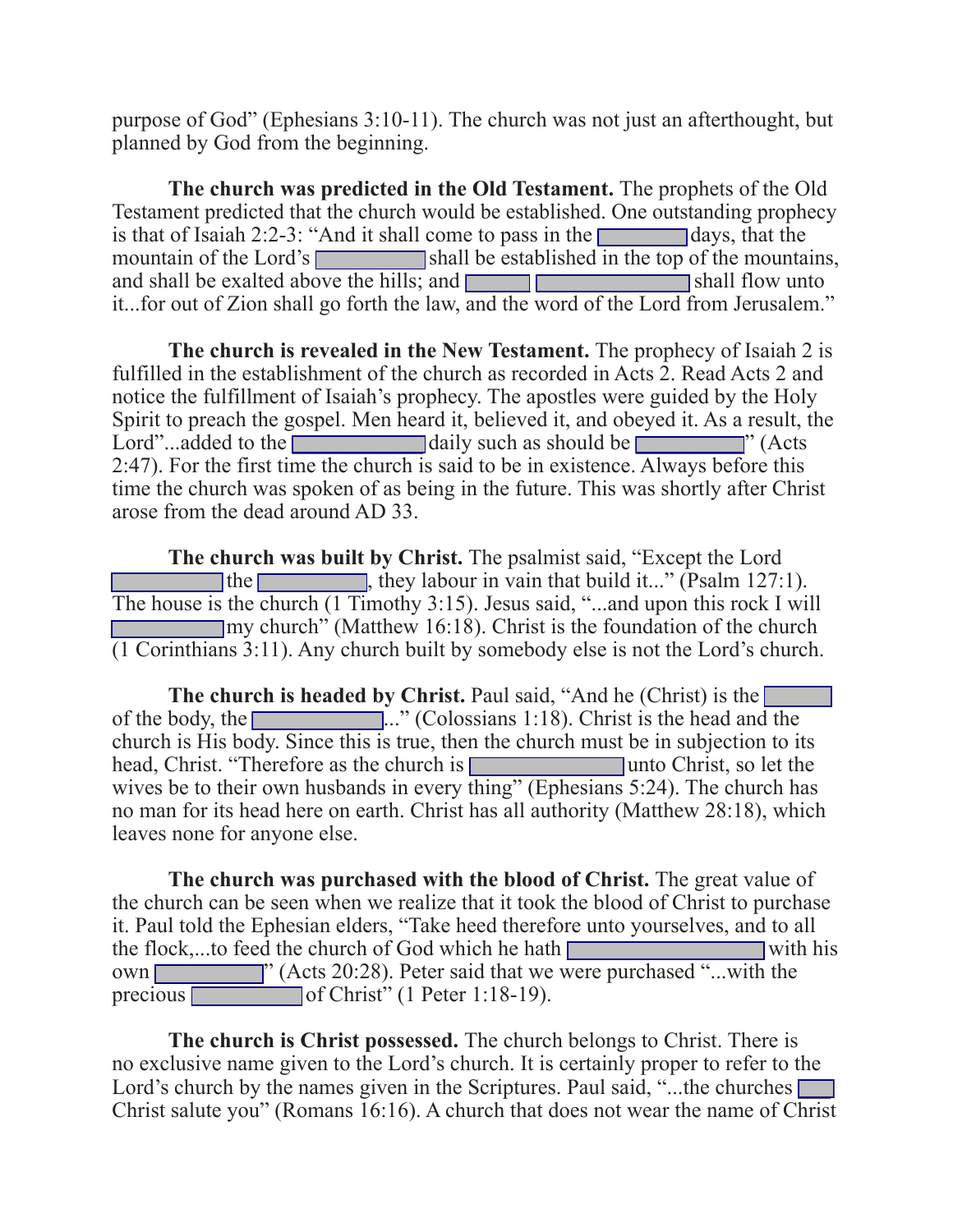must not belong to Him. The members of the church belong to Christ and thus wear the name God gave His people to wear, that is, Christian (Acts 11:26; Isaiah 62:2; 1 Peter 4:16). The Bible will make you only a Christian, nothing else. Let us respect Christ by wearing only His name for the church.

**The church is independently organized.** Every church in New Testament times was independent of every other church. Elders were ordained in "every church" (Acts 14:23). Each church had its own elders, deacons, and members. Paul's letter to the Philippians was addressed to "...all the **was addressed** in Christ Jesus which are at Philippi, with the  $\Box$ (Philippians 1:1). Elders and deacons are men who meet qualifications laid down in 1 Timothy 3. The elders oversee the flock, only their own (1 Peter 5:1-3), while the deacons serve the local church. There is no organization larger or smaller than the local church through which the church is to function. State and nation-wide church groups are foreign to the Bible. Elders are also called bishops, or pastors, not the preachers.

**The church is guided by the Bible.** The Bible completely furnishes us with all that we need religiously (2 Timothy 3:16-17). The church has no other creed book to follow.

**The church worships in truth.** Worship must be as God has directed, or it is vain (Matthew 15:9). "God is a Spirit: and they that worship him must worship him in spirit and in  $\blacksquare$  (John 4:24). The church worships only as Christ has authorized. More on worship in our next lesson.

**The church teaches the Lord's plan of salvation.** In our last lesson, we learned that God's plan for saving us involves hearing, faith, repentance, confession, baptism, and being faithful. A church that teaches anything other than this is not the Lord's church.

## **The Work of the Church**

 The work of the church is given to us by Christ and is of a spiritual nature. It involves basically three things: preaching the gospel (1 Thessalonians 1:8; Matthew 28:19-20), helping needy saints (Romans 15:25-26; 1 Timothy 5:16), and teaching Christians (Acts 20:32; Ephesians 4:11-16). The church can use its money to provide for these things. The church has no business being involved in social affairs, social reforms, political affairs, or providing entertainment and recreation. These are things which belong to the home (1 Corinthians 11:22-34).

## **The Lord Established One Church**

 The New Testament teaches that there is only one body. "But now are there many members, yet but  $\Box$  body" (1 Corinthians 12:20). "There is  $\Box$ body and one Spirit, even as ye are called in one hope of your calling" (Ephesians